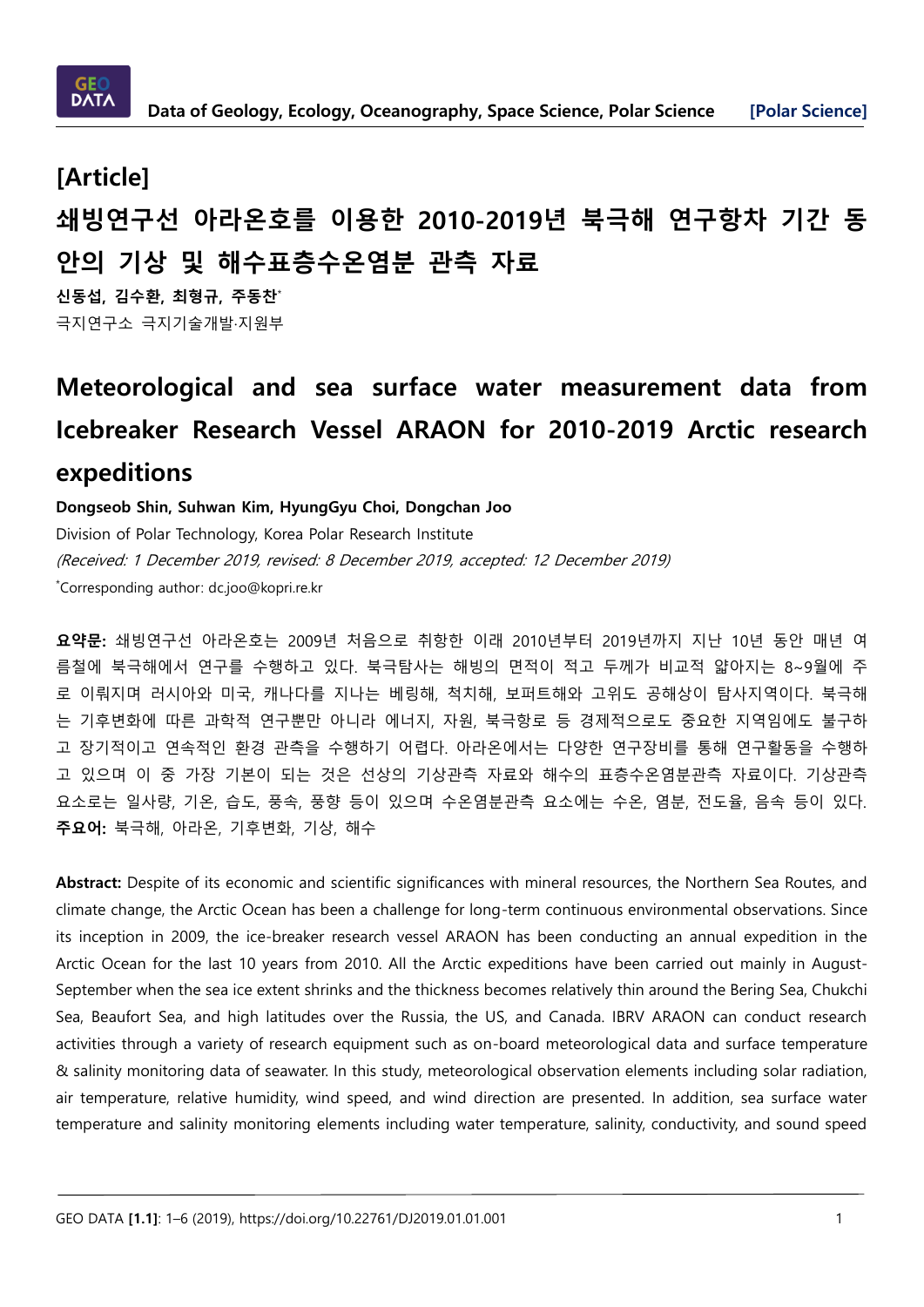

are presented.

**Keywords:** Arctic Ocean, Araon, climate change, weather, sea water

### **1. 서론**

북극은 최근 급격한 기후변화로 인해 해빙 감소와 이에 따른 생태계 변화 등 지구에서 가장 극심한 환경 변화를 겪으며 국제사회 이슈로 떠오르고 있다. 북극의 온난화에 따른 생물활동 증가와 이에 따른 태양빛 흡수로 인한 온도 상승, 영구동토 층 해빙에 따른 메탄과 같은 강력한 온실기체 방출 등 과거에 유례를 찾아보기 힘들 정도로 다양한 온난화 증폭 메커니즘이 동작하고 있거나, 막 시작되고 있다. 더욱이 북극의 온난화는 북극 지역에 국한 된 현상이 아니다. 지표면 온도 상승에 따른 북극해 해빙 감소와 함께 북극해상 수증기 증가와 극제트류 순환을 따라 이류된 수증기가 인근 지역 및 시베리아 지역에 강설을 증가시키고 있으며(Ghatak, Frei et al., 2010), 북극상 공의 제트기류가 북극 온난화에 따라 교란되어 사행함에 따라 중위도 지역에 한파를 몰고 올 수 있다는 수치모 형 실험 결과들이 발표되고 있다(Baek-Min Kim el al, 2014, Atmosphere; Honda, Inoue et al., 2009; Jaiser, Dethloff et al., 2012). 또한 Baek-Min Kim et al.(2014)은 북극 해빙의 감소가 겨울철 북극지역 성층권에서 발생하는 극 소 용돌이(polar vertex)를 약화시켜 중위권 지역에 한파를 야기한다고 제안하였다. 이러한 연구들은 인류가 가장 많 이 살고 있는 중위권에도 직접적인 영향을 미치고 있어 시사하는 바가 크다고 할 수 있다. 해빙의 감소가 이러한 다양한 과학적 문제를 야기시키는 반면, 기존에 접근하기 어려웠던 북극해 주변의 천연자원에 대한 접근성 향상 과 북극항로에 대한 기대감 등 북극권의 경제적 활용성 증대가 국제사회의 관심으로 부각되고 있다(Dongmin Jin et al., 2010).

#### **2. 자료설명**

북극해 환경 변화를 장기적으로 모니터링하기 위해 아라온호는 자동기상관측장비(Automatic Weather Station; AWS)와 해수표층수온염분관측장비(Thermosalinograph)를 기반으로 2010년부터 2019년까지 10년간 북극해 여름 철 동안 기상과 해수표층 관측을 수행했다. 기상관측 데이터는 UTC Date, UTC Time, Latitude, N/S, Longitude, E/W, Insolation(MJ/m<sup>2</sup> ), Air Temperature(℃), Relative Humidity(%), Wind Speed(m/s), Wind Direction(degree), Air Pressure(hPa), Heading(degree) 등의 요소로 구성되며 데이터 수집 주기는 10초이다. 이 장비는 아라온호의 컴파 스 데크(compass deck)에 설치되어 있으며 높이는 해수면으로부터 약 19m이고 배의 운항 환경에 따라 달라질 수 있다. 해수표층수온염분관측 데이터는 UTC Date, UTC Time, Latitude, N/S, Longitude, E/W, Speed of Ground(knots), Course of Ground(degree), SBE45 Temperature(℃), SBE45 Conductivity(S/m), SBE45 Salinity(psu), SBE45 Sound speed(m/s), SBE38-1 Temperature(℃), SBE38-2 Temperature(℃) 등의 요소로 구성되며 데이터 수집 주기는 10초이고, 취수구의 깊이는 해수면으로부터 약 7m이고 배의 운항 환경에 따라 달라질 수 있다. SBE38-1 과 SBE38-2는 동일 사양의 센서이며 해수 상태에 따른 관측 중단을 최소화하기 위한 상호보완∙이중화된 구성이 다. 두 관측장비의 설치 센서와 수집 요소 구성은 표 1과 같다. 모든 데이터는 표준 ASCII 포맷의 콤마(,)로 구분 된 CSV 형식으로 작성되었으며, 매 시간 단위 파일로 저장되어 있다.

아라온호가 2010년부터 2019년까지 여름철 북극해 연구를 수행하기 위해 운항한 경로는 다음 Fig. 1과 같다. 아 라온호는 매년 7-8월에 한국을 출발하여 러시아와 미국, 캐나다를 지나는 베링해, 척치해, 보퍼트해와 고위도 공 해상을 탐사하고 9-10월에 한국으로 돌아온다.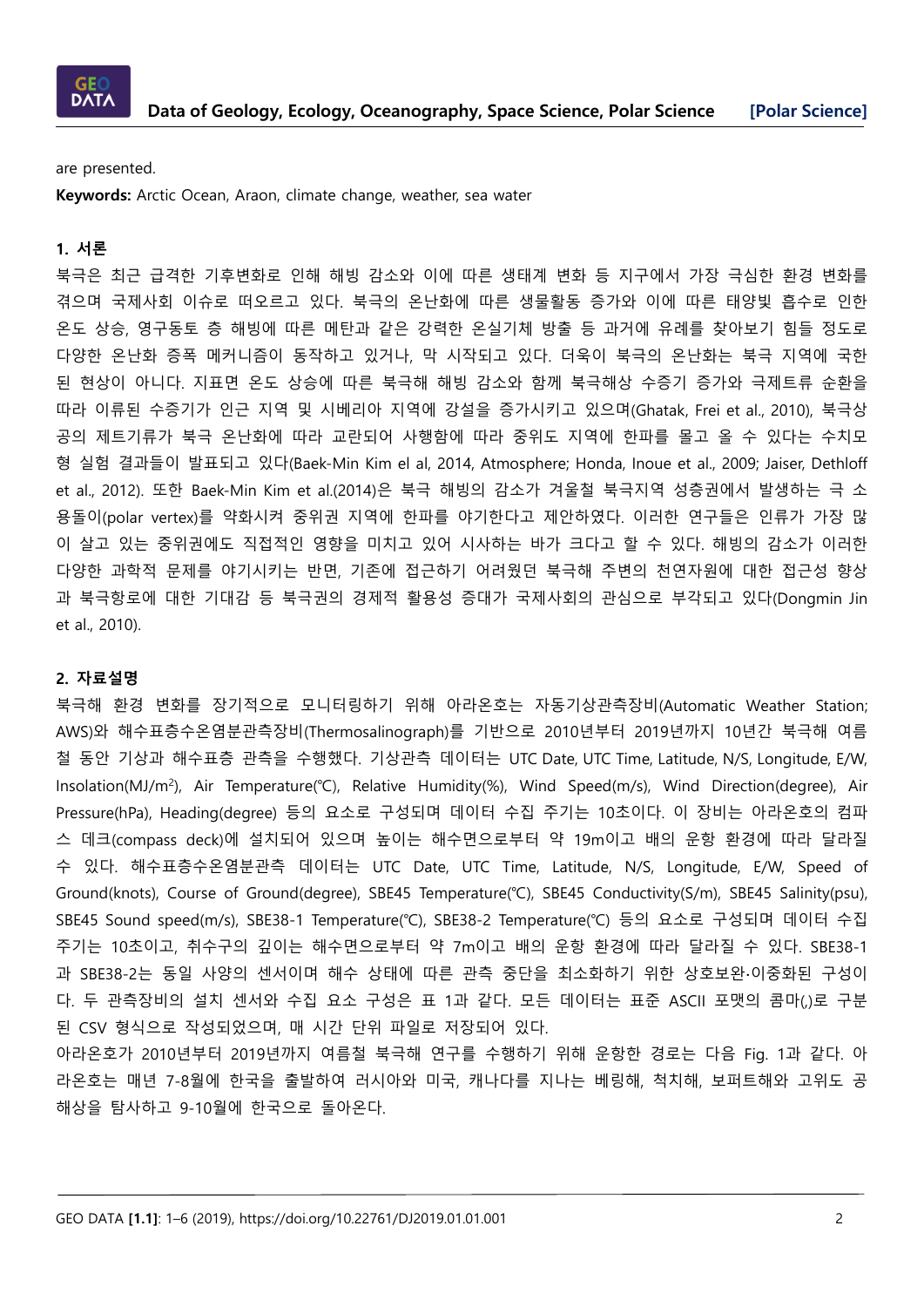

# **Table 1. 자동기상관측장비와 해수표층수온염분관측장비의 구성**

| 항목           | 센서                                                                                                              | 설명                                                                                               |
|--------------|-----------------------------------------------------------------------------------------------------------------|--------------------------------------------------------------------------------------------------|
| 자동기상관측장비     | Anemometer<br>Gyrocompass<br>GPS receiver                                                                       | 풍향, 풍속 측정<br>배의 방향 측정<br>GPS 좌표 획득                                                               |
| 해수표층수온염분관측장비 | Air Temp, & Humidity Sensor<br>Air pressure sensor<br>Pyranometer<br>SBE45<br>SBE38-1<br>SBE38-2<br>Data Logger | 대기 온도, 습도 측정<br>대기압 측정<br>일사량 측정<br>표층해수 수온/전도도/염분 측정<br>표층해수 수온 측정<br>표층해수 수온 측정<br>데이터 처리 및 기록 |

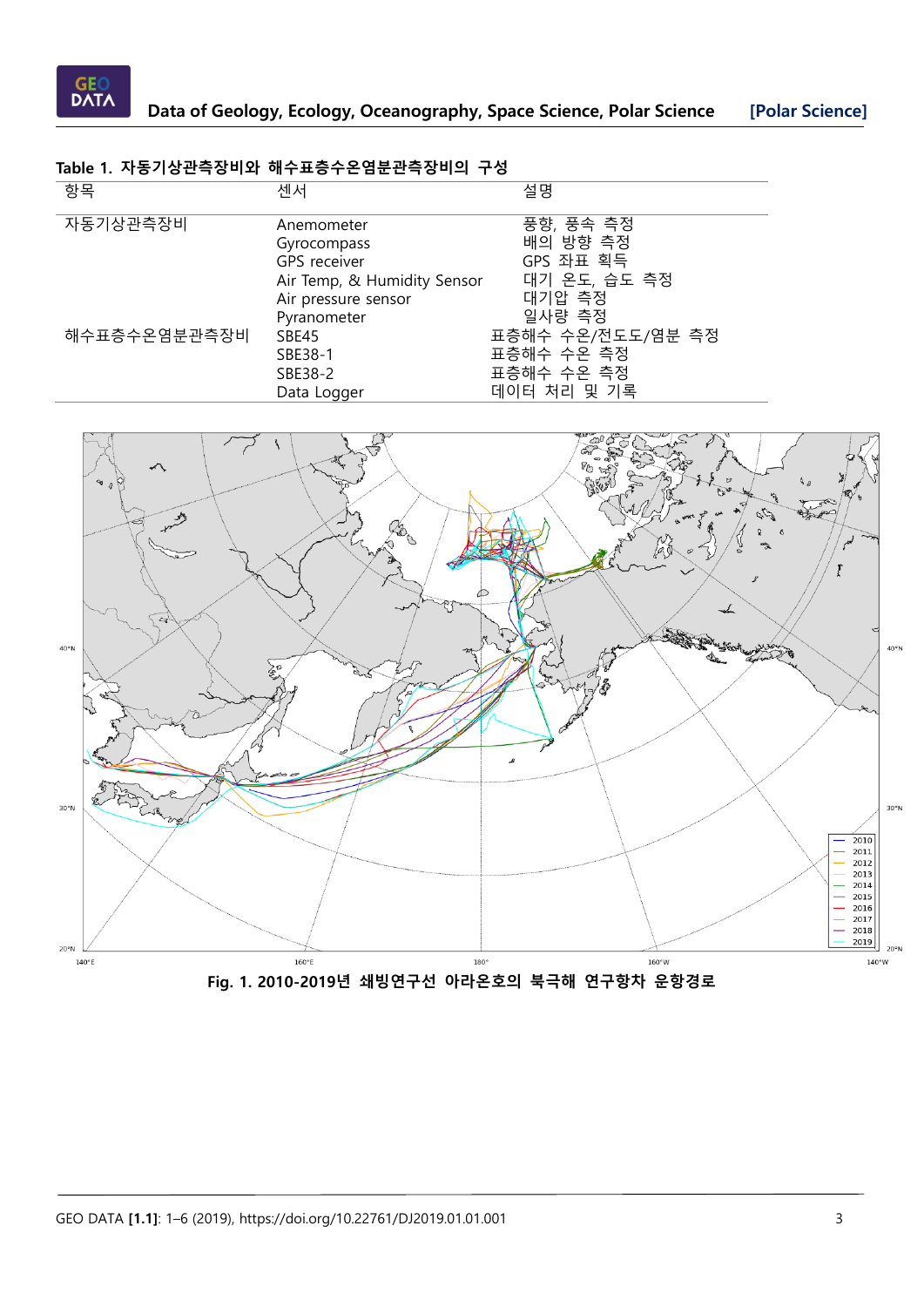

| 항목                        | 내용                                                             |
|---------------------------|----------------------------------------------------------------|
| Title                     | Automatic Weather Station and Thermosalinograph Data           |
| Summary                   | Meteorological and sea surface water measurement data from     |
|                           | Icebreaker Research Vessel ARAON for 2010-2019 Arctic research |
|                           | expeditions                                                    |
| Temporal Coverage         | 2010년: 2010-07-01 ~ 2010-08-25                                 |
|                           | 2011년: 2011-07-15 ~ 2011-09-03                                 |
|                           | 2012년: 2012-07-14 ~ 2012-09-23                                 |
|                           | 2013년: 2013-08-05 ~ 2013-10-13                                 |
|                           | 2014년: 2014-07-17 ~ 2014-10-05                                 |
|                           | 2015년: 2015-07-17 ~ 2015-09-23                                 |
|                           | 2016년: 2016-07-22 ~ 2016-09-23                                 |
|                           | 2017년: 2017-07-23 ~ 2017-09-28                                 |
|                           | 2018년: 2018-07-21 ~ 2018-10-01                                 |
|                           | 2019년: 2019-07-12 ~ 2019-10-04                                 |
| Spatial Coverage          | Rectangle[left-bottom(125,30), right-top(-135,82)]             |
| Digital Object Identifier | doi:10.22663/KOPRI-KPDC-00001361.1                             |
|                           | doi:10.22663/KOPRI-KPDC-00001362.1                             |
|                           | doi:10.22663/KOPRI-KPDC-00001363.1                             |
|                           | doi:10.22663/KOPRI-KPDC-00001364.1                             |
|                           | doi:10.22663/KOPRI-KPDC-00001365.1                             |
|                           | doi:10.22663/KOPRI-KPDC-00001366.1                             |
|                           | doi:10.22663/KOPRI-KPDC-00001367.1                             |
|                           | doi:10.22663/KOPRI-KPDC-00001368.1                             |
|                           | doi:10.22663/KOPRI-KPDC-00001369.1                             |
|                           | doi:10.22663/KOPRI-KPDC-00001370.1                             |
|                           | doi:10.22663/KOPRI-KPDC-00001383.1                             |
|                           | doi:10.22663/KOPRI-KPDC-00001384.1                             |
|                           | doi:10.22663/KOPRI-KPDC-00001385.1                             |
|                           | doi:10.22663/KOPRI-KPDC-00001386.1                             |

#### **Table 2. Metadata and DOIs**

### **3. 결론 및 토의**

북극해는 기후변화로 인해 과학적 상징성이 높고 자원개발이나 북극항로 등 경제적 영향도 점점 증가하고 있는 지역이다. 그럼에도 불구하고 접근이 원활하지 않아 연속적인 환경 모니터링이 어렵다. 쇄빙연구선 아라온호를 통해 2010년부터 2019년까지 여름철 기간 동안 북극해 지역을 탐사하면서 기상환경과 해수표층수온염분 관측을 수행했다. 이 데이터를 이용해 북극해 환경 변화를 파악하여 과학적, 경제적으로 활용할 수 있을 것이다.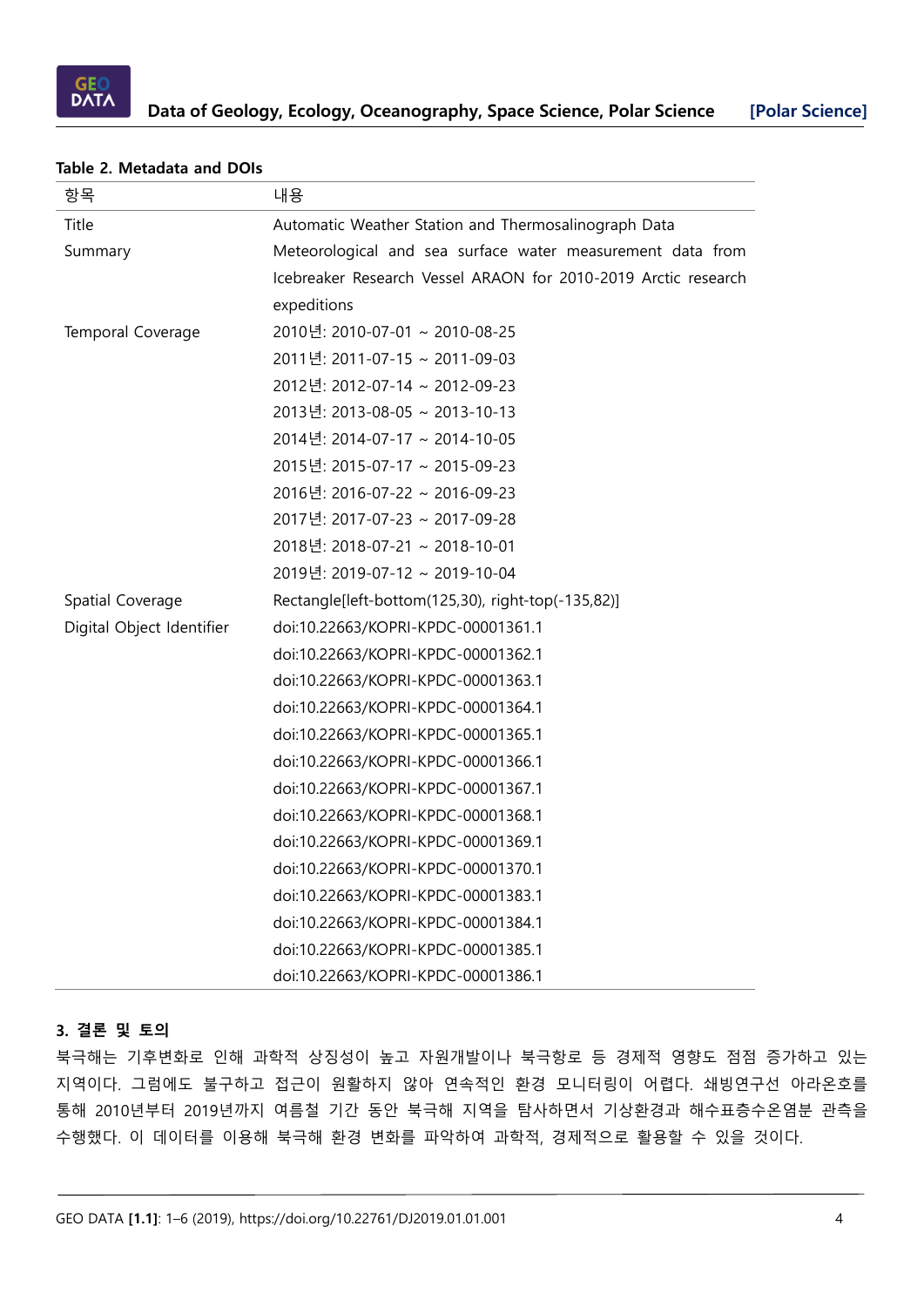

# **4. 참고문헌**

- Baek-Min Kim, Seok-Woo Son, Seung-Ki Min, Jee-Hoon Jeong, Seong-Joong Kim, Xiangdong Zhang, Taehyoun Shim, Jin-Ho Yoon (2014) Weakening of the stratospheric polar vortex by Arctic sea-ice loss. Nature communications 5(4646)
- Baek-Min Kim, Euihyun Jung, Gyu-Ho Lim, and Hyun-kyung Kim (2014) Analysis on Winter Atmospheric Variability Related to Arctic Warming. Atmosphere 24(2):131-140
- Dongmin Jin, Hyunkyo Seo, and Seonung Choi (2010) Arctic Governance and International Organization : A Focus on the Arctic Council. Ocean and Polar Research 32(1):85-95
- Honda, M., Inoue, J. & Yamane, S (2009) Influence of low Arctic sea-ice minima on anomalously cold Eurasian winters. Geophys. Res. Lett. 36(8):L08707
- Jaiser, R., Dethloff, K., Handorf, D., Rinke, A. & Cohen, J (2012) Impact of sea ice cover changes on the Northern Hemisphere atmospheric winter circulation. Tellus A 64(1):11595

## **5. 메타데이터**

| 구분 | 필드명                   | 하위카테고리#1                                                                                                                                                                                                                                                                                                                                                                                                                                                                                                                                         | 하위카테고<br>리#2 |
|----|-----------------------|--------------------------------------------------------------------------------------------------------------------------------------------------------------------------------------------------------------------------------------------------------------------------------------------------------------------------------------------------------------------------------------------------------------------------------------------------------------------------------------------------------------------------------------------------|--------------|
| 필수 | Title                 | 2010-2019년 북극해 기상 및 해수표층수온염분 관측 자료                                                                                                                                                                                                                                                                                                                                                                                                                                                                                                               |              |
|    | *DOI name             | doi:10.22663/KOPRI-KPDC-00001361.1<br>doi:10.22663/KOPRI-KPDC-00001362.1<br>doi:10.22663/KOPRI-KPDC-00001363.1<br>doi:10.22663/KOPRI-KPDC-00001364.1<br>doi:10.22663/KOPRI-KPDC-00001365.1<br>doi:10.22663/KOPRI-KPDC-00001366.1<br>doi:10.22663/KOPRI-KPDC-00001367.1<br>doi:10.22663/KOPRI-KPDC-00001368.1<br>doi:10.22663/KOPRI-KPDC-00001369.1<br>doi:10.22663/KOPRI-KPDC-00001370.1<br>doi:10.22663/KOPRI-KPDC-00001383.1<br>doi:10.22663/KOPRI-KPDC-00001384.1<br>doi:10.22663/KOPRI-KPDC-00001385.1<br>doi:10.22663/KOPRI-KPDC-00001386.1 |              |
|    | *Category             | oceans<br>climatologyMeteorologyAtmosphere                                                                                                                                                                                                                                                                                                                                                                                                                                                                                                       |              |
|    | Abstract              |                                                                                                                                                                                                                                                                                                                                                                                                                                                                                                                                                  |              |
|    | *Temporal<br>Coverage | 2010년: 2010-07-01 ~ 2010-08-25<br>2011년: 2011-07-15 ~ 2011-09-03<br>2012년: 2012-07-14 ~ 2012-09-23<br>2013년: 2013-08-05 ~ 2013-10-13<br>2014년: 2014-07-17 ~ 2014-10-05<br>2015년: 2015-07-17 ~ 2015-09-23<br>2016년: 2016-07-22 ~ 2016-09-23<br>2017년: 2017-07-23 ~ 2017-09-28<br>2018년: 2018-07-21 ~ 2018-10-01<br>2019년: 2019-07-12 ~ 2019-10-04                                                                                                                                                                                                 |              |